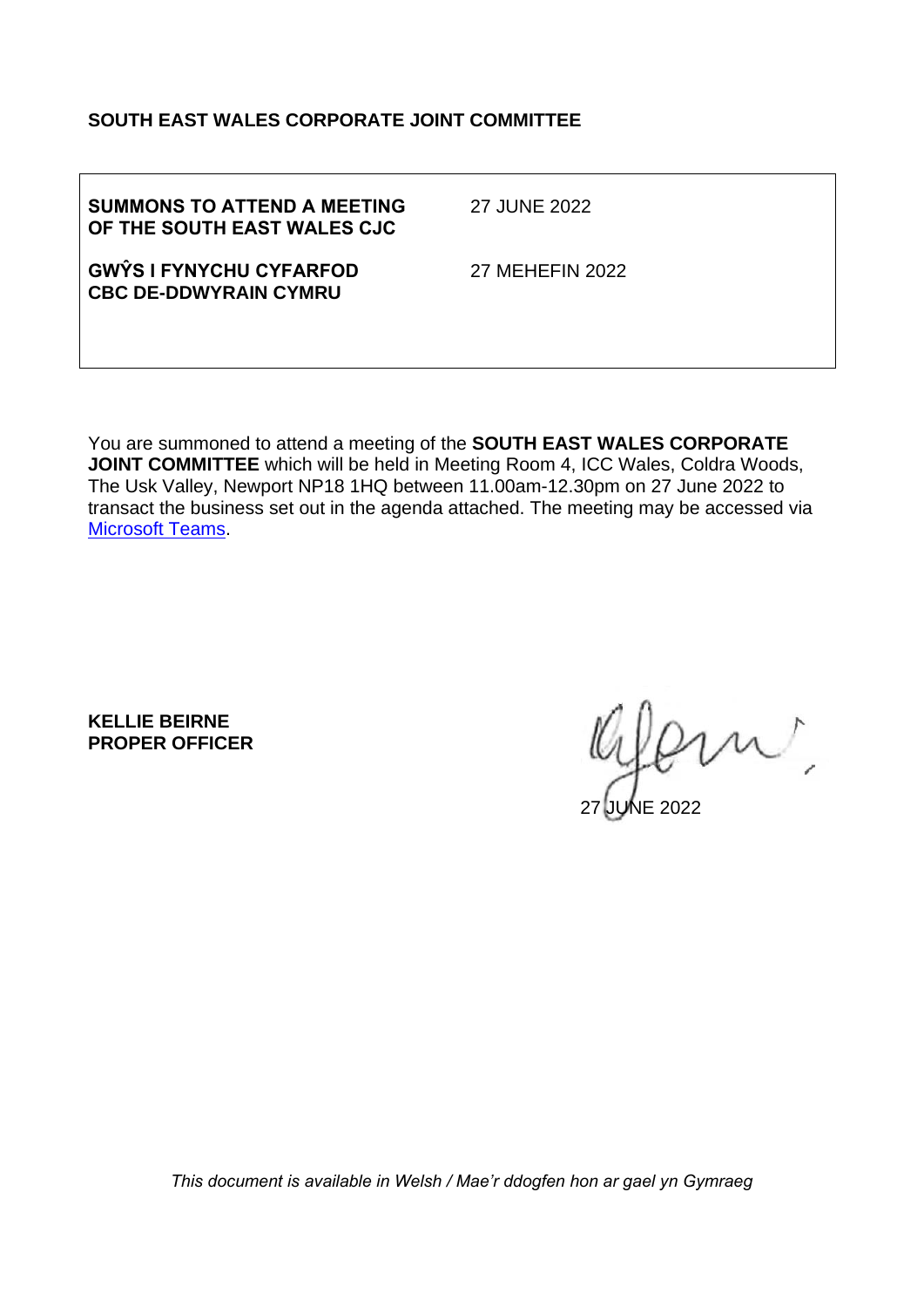#### **RECORDING OF MEETING**

**This meeting will be recorded for subsequent broadcast on the CJC's website. The whole of the meeting will be recorded, except where there are confidential or exempt items.** 

**If you make a representation to the meeting you will be deemed to have consented to being filmed and/or recorded.**

**If you have any queries regarding the recording of this meeting, please contact ELIZABETH FITZGERALD on 07974 211817 or email Elizabeth.Fitzgerald@cardiff.gov.uk**